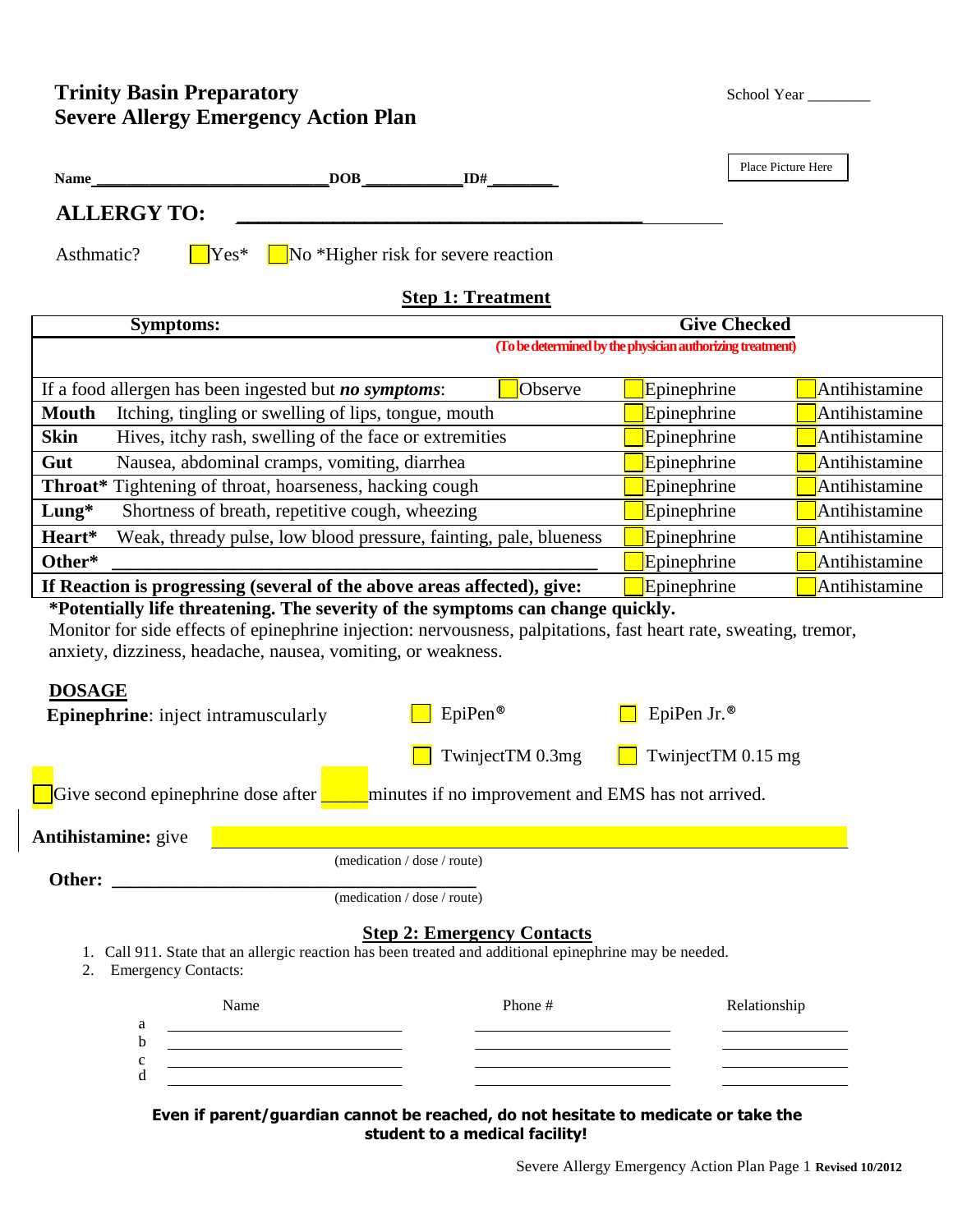## **Physician Designation of Rescue Drug**

I have prescribed an EpiPen/Twinject for the student named here for use on an as needed basis. In recognition of the possible need to promptly administer this drug while in attendance at Trinity Basin Preparatory, when a trained medical professional may not be available, I acknowledge that circumstances may arise in which unlicensed assistive personnel (UAP) who have been trained by a medical professional, including but not limited to emergency medical personnel, a physician and / or a registered nurse, may need to administer an EpiPen/Twinject to the named student.

**I** agree / **I** do not agree (check one) **Physician Initials Parent Initials** 

## **Physician Consent for Self Administration of EpiPen/Twinject**

I have instructed the student named here in the proper way to use his/her EpiPen/Twinject. It is my professional opinion that this student **Should / should not** (check one) be allowed to carry and self-administer his/her EpiPen/Twinject while on school property or at school-related events. **Physician Initials** 

| <b>Physician's Name:</b>      | Phone |  |
|-------------------------------|-------|--|
|                               |       |  |
| <b>Physician's Signature:</b> | Date  |  |

#### 

### **Background Information (Completed by parent or physician)**

Please describe the circumstances under which you became aware that your child has a severe allergy to the substance listed on the front. (e.g. Reaction after ingestion, sting or exposure to allergen, allergy skin testing, etc.) Describe your child's reaction.

Has the student ever experienced a life threatening reaction in the past that required emergency room care or hospitalization? What care was needed at that time?

### 

### **Parent Consent for Self Administration of EpiPen/Twinject**

I, the parent of the student named here,  $\Box$  **do** /  $\Box$  **do not** (check one) agree with his/her physician to allow my child to carry his/her EpiPen/Twinject. If my child carries her/her own EpiPen/Twinject, I realize that the school clinic will not have his/her personal EpiPen/Twinject unless I supply the school with an extra one in case my child forgets his/hers. I understand that the school clinic aide will

also assess my child's knowledge and ability to identify symptoms and self-administer epinephrine. **Parent Initials** 

## **Parent/Guardian Consent for Unlicensed Assistive Personnel to Administer EpiPen/Twinject**

**l do** / **do not** (check one) authorize the District to designate unlicensed assistive personnel (UAP) who have been trained by a medical professional, including but not limited to, emergency medical personnel, a physician and/or a registered nurse to administer EpiPen/Twinject to my child while in attendance at Trinity Basin Preparatory or school related events (such as field trips and athletic events), when a trained medical professional may not be available. I understand that school related health services may not be provided to my student without my required consent, as outlined herein. **Parent initials** 

### **Parent/Guardian Authorization for School Staff to Communicate Health Information**

*I authorize the District's designees, including District medical professionals and UAPs, to share/obtain my student's health related information with the medical health professional or health care provider identified above to plan, implement or clarify actions necessary in the administration of school related health services such as but not limited to: emergency care, care for any documented*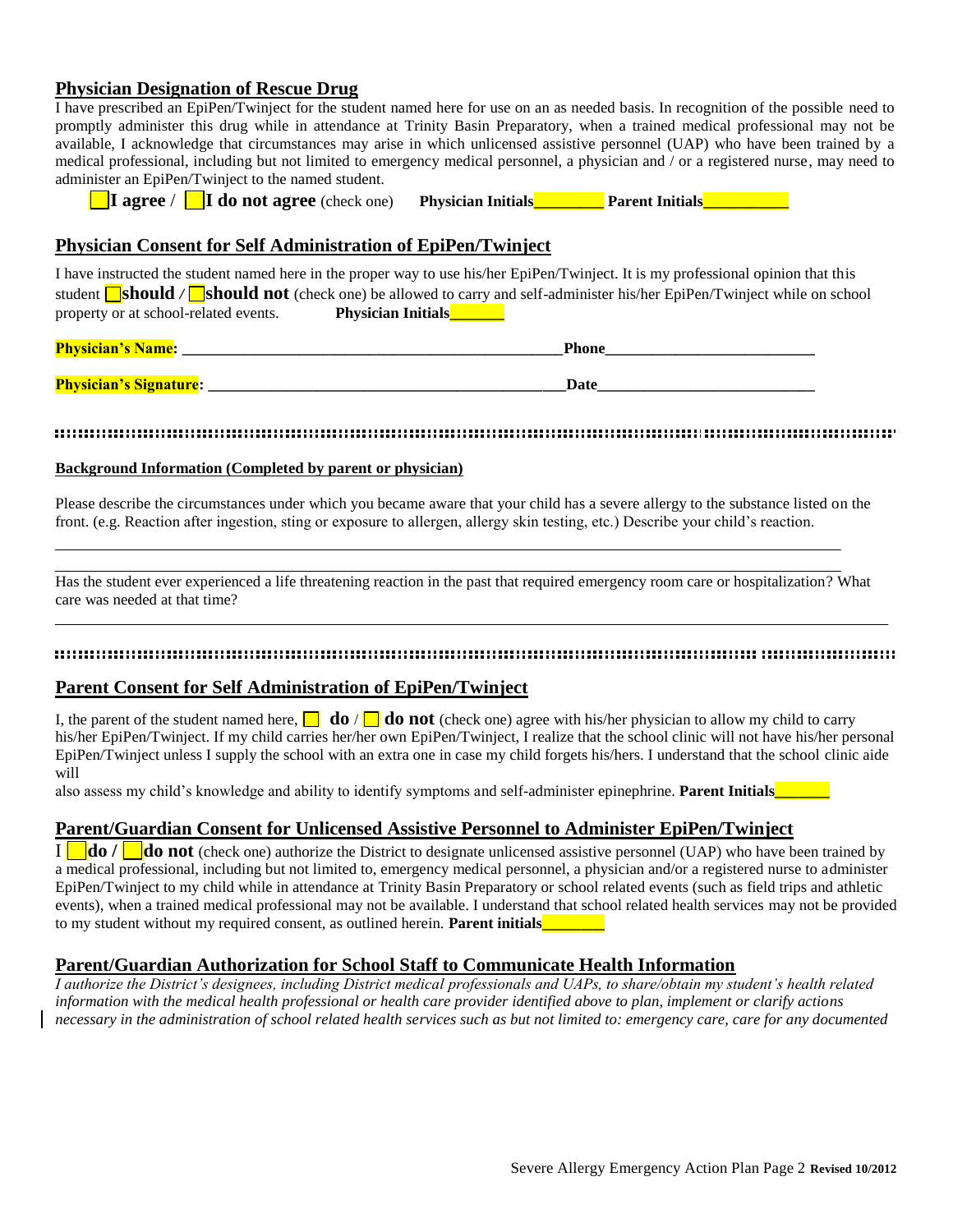*diagnosis, medical treatments as outlined in a student's IHP, 504 plan, IEP, or other TBP form requesting for school health care services. By signing this Authorization, I readily acknowledge that the information used or disclosed pursuant to this Authorization may be subject to redisclosure by designees authorized herein and the person(s) with whom they communicate, and no longer be protected by the HIPAA rules. I realize that such re-disclosure might be improper, cause me embarrassment, cause family strife, be misinterpreted by non-health care professionals, and otherwise cause me and my family various forms of injury. I hereby release any Health Care Provider that acts in reliance on this Authorization from any liability that may accrue from releasing my child's Individually Identifiable Health Information. School-related health services described herein shall not be provided to a student without the required consent of the parent/guardian, as outlined herein.*  **Parent initials** 

## **Parent/Guardian Release of Claims Against District and Agreement to Indemnify**

To the extent permitted under the law, on behalf of myself and the student, I release and agree to defend, indemnify, and hold harmless the District for all claims, damages, demands, or actions arising from, relating to or growing out of, directly or indirectly, the administration of EpiPen/Twinject to the student and/or Student's self-administration of the EpiPen/Twinject. This release is to be construed as broadly as possible. It includes a release of claims against the District for its, joint or singular, sole or contributory, negligence or strict liability, including liability arising from the alleged violation of any statute (other than those which protect against discrimination based on race, age, sex, or other classification which has experienced historical discrimination), growing out of, relating to, or arising out of, directly or indirectly, the School Staff's administration of EpiPen/Twinject to the student, Student's self-administration of EpiPen/Twinject, or the disclosure of the student's Individually Identifiable Health Information, including *but not limited to* claims that School Staff failed to properly and sufficiently assess my child's knowledge and ability to identify symptoms and self-administer his/her administration of EpiPen/Twinject, negligently failed to recognize symptoms requiring the use of EpiPen/Twinject(s), misconstrued symptoms which it believed necessitated the use of EpiPen/Twinject(s), administered or failed to administer EpiPen/Twinject(s), and/or "overdisclosed" my child's health information.

| <b>Parent's Name</b>      | Phone |
|---------------------------|-------|
| <b>Parent's Signature</b> |       |
|                           |       |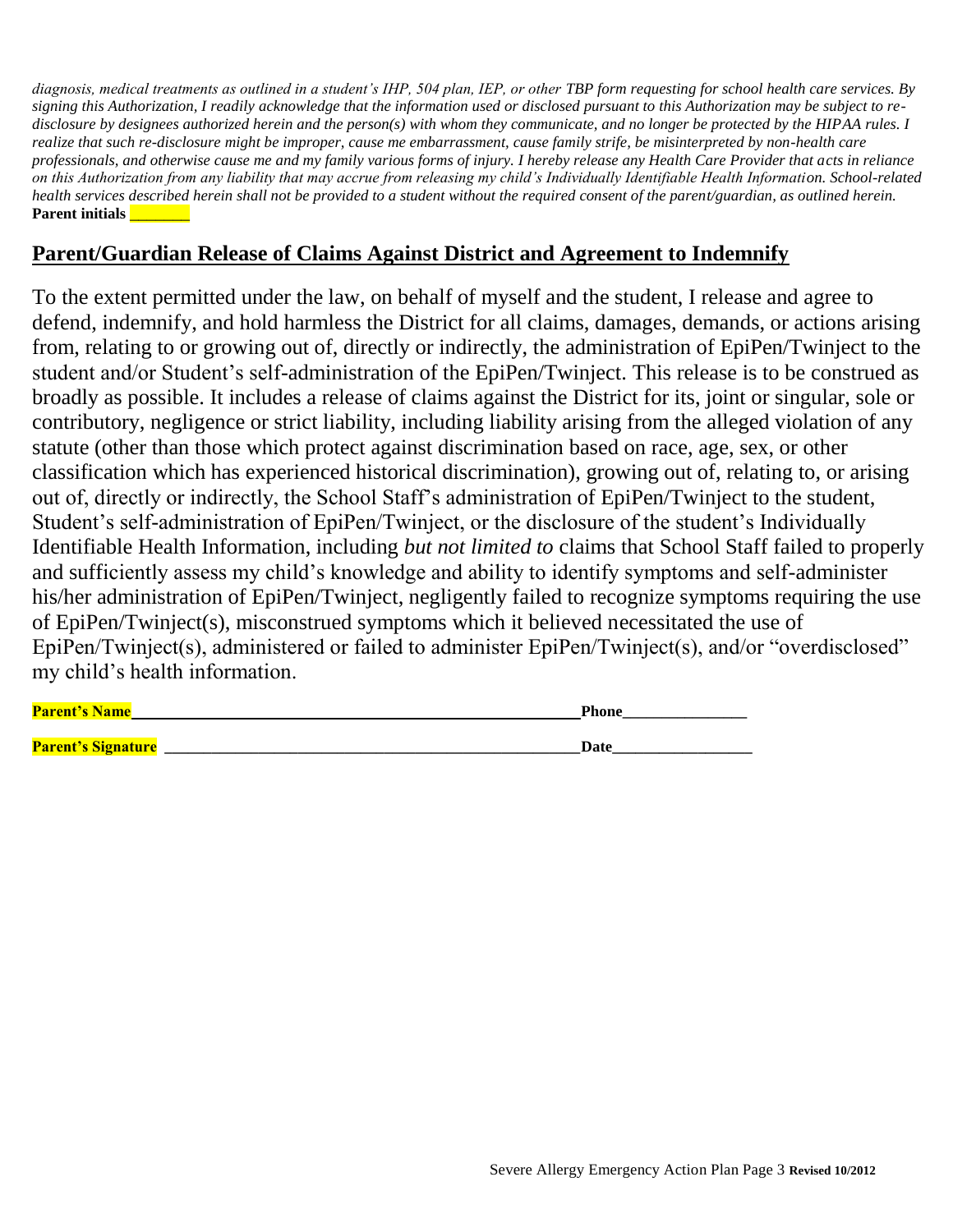# **Preparatoria Trinity Basin** Año escolar Año escolar Año escolar Año escolar Año escolar Año escolar Año escolar Año escolar Año escolar Año escolar Año escolar Año escolar Año escolar Año escolar Año escolar Año escolar A **Plan de Acción para Urgencias de reacción alérgica severa**

 $\mathbf{I}$ 

| <b>Nombre</b>                                                                                                                                                                                                                                                                                                                                            | F. de nacimiento                                                                                                         | #ID                                                     | Apegar la<br>fotografía aquí |
|----------------------------------------------------------------------------------------------------------------------------------------------------------------------------------------------------------------------------------------------------------------------------------------------------------------------------------------------------------|--------------------------------------------------------------------------------------------------------------------------|---------------------------------------------------------|------------------------------|
| <b>ALERGIA A:</b>                                                                                                                                                                                                                                                                                                                                        |                                                                                                                          |                                                         |                              |
|                                                                                                                                                                                                                                                                                                                                                          | No _____* Riesgo más alto de reacción severa<br>$i$ Es asmático? $\Box$ Sí* ___                                          |                                                         |                              |
|                                                                                                                                                                                                                                                                                                                                                          | Paso 1: Tratamiento                                                                                                      |                                                         |                              |
| Síntomas:                                                                                                                                                                                                                                                                                                                                                |                                                                                                                          | Aplique lo señalado                                     |                              |
|                                                                                                                                                                                                                                                                                                                                                          |                                                                                                                          | (Determinado por el médico que autoriza el tratamiento) |                              |
|                                                                                                                                                                                                                                                                                                                                                          | Si ha ingerido un alérgeno alimenticio pero <i>no hay síntomas</i> :<br>Observar                                         | Epinefrina                                              | Antihistamínico              |
| <b>Boca</b>                                                                                                                                                                                                                                                                                                                                              | Picazón, comezón, o hinchazón de los labios, la lengua, la boca                                                          | Epinefrina                                              | Antihistamínico              |
| <b>Piel</b>                                                                                                                                                                                                                                                                                                                                              | Urticaria, sarpullido que pica, hinchazón de la cara o                                                                   | Epinefrina                                              | Antihistamínico              |
|                                                                                                                                                                                                                                                                                                                                                          | Intestinos Náusea, cólico abdominal, vómitos, diarrea                                                                    | Epinefrina                                              | Antihistamínico              |
|                                                                                                                                                                                                                                                                                                                                                          | Garganta* Tensión de la garganta, ronquera, tos seca                                                                     | Epinefrina                                              | Antihistamínico              |
| Pulmón*                                                                                                                                                                                                                                                                                                                                                  | Falta de aliento, tos repetitiva, sibilancia                                                                             |                                                         | Antihistamínico              |
| Corazón* Pulso débil, filiforme, presión sanguínea baja, desmayo, palidez,                                                                                                                                                                                                                                                                               |                                                                                                                          | Epinefrina                                              | Antihistamínico              |
| Otro*                                                                                                                                                                                                                                                                                                                                                    |                                                                                                                          | Epinefrina                                              | Antihistamínico              |
| Si la Reacción avanza (con varias de las áreas anteriores afectadas),<br>Epinefrina<br>Antihistamínico                                                                                                                                                                                                                                                   |                                                                                                                          |                                                         |                              |
| *Posible riesgo vital. La severidad de los síntomas puede cambiar rápidamente.<br>Monitoree los efectos secundarios de la inyección de epinefrina: nerviosismo, palpitaciones, ritmo cardíaco<br>acelerado, sudores, temblores, ansiedad, mareo, dolor de cabeza, náusea, vómitos, o debilidad.                                                          |                                                                                                                          |                                                         |                              |
| <b>DOSIS</b><br>$EpiPen^{\otimes}$<br>EpiPen Jr.®<br>Epinefrina: inyección intramuscular                                                                                                                                                                                                                                                                 |                                                                                                                          |                                                         |                              |
|                                                                                                                                                                                                                                                                                                                                                          | TwinjectTM 0.3mg                                                                                                         | TwinjectTM 0.15 mg                                      |                              |
| Aplique una segunda dosis de epinefrina a los<br>minutos si no hay mejora y no llega el servicio médico urgente.                                                                                                                                                                                                                                         |                                                                                                                          |                                                         |                              |
| Antihistamínico:                                                                                                                                                                                                                                                                                                                                         |                                                                                                                          |                                                         |                              |
|                                                                                                                                                                                                                                                                                                                                                          | medicamento / dosis / vía)                                                                                               |                                                         |                              |
| Otro:<br><u> 1989 - Jan James James Barbara, president e</u><br>(mediçamento / dosis / vía)                                                                                                                                                                                                                                                              |                                                                                                                          |                                                         |                              |
| Paso 2: Contactos de urgencia                                                                                                                                                                                                                                                                                                                            |                                                                                                                          |                                                         |                              |
| 3. Llame al 911. Indique que se ha dado tratamiento por una reacción alérgica y es posible que se necesite epinefrina adicional.<br>Contactos de urgencia:<br>4.                                                                                                                                                                                         |                                                                                                                          |                                                         |                              |
|                                                                                                                                                                                                                                                                                                                                                          | Nombre<br>#Teléfono                                                                                                      | Parentesco                                              |                              |
|                                                                                                                                                                                                                                                                                                                                                          | f<br><u> 1980 - Johann Barn, mars eta bainar eta baina eta baina eta baina eta baina eta baina eta baina eta baina e</u> |                                                         |                              |
| g<br><u> 1989 - Johann Barbara, martin amerikan basar dan berasal dalam basar dalam basar dalam basar dalam basar dala</u><br>h<br><u> 1989 - Johann Barn, mars ann an t-Amhain Aonaich an t-Aonaich an t-Aonaich an t-Aonaich an t-Aonaich ann an t-</u><br>$\mathbf{i}$<br><u> 1989 - Johann Stein, mars an deus an deus Amerikaansk kommunister (</u> |                                                                                                                          |                                                         |                              |
|                                                                                                                                                                                                                                                                                                                                                          |                                                                                                                          |                                                         |                              |

Aún si no es posible comunicarse con un padre/tutor, ino vacile en aplicar **el medicamento o llevar al alumno a un centro médico!**

Plan de Acción para emergencias de reacción alérgica severa Página 1 **Revisión 10/2012**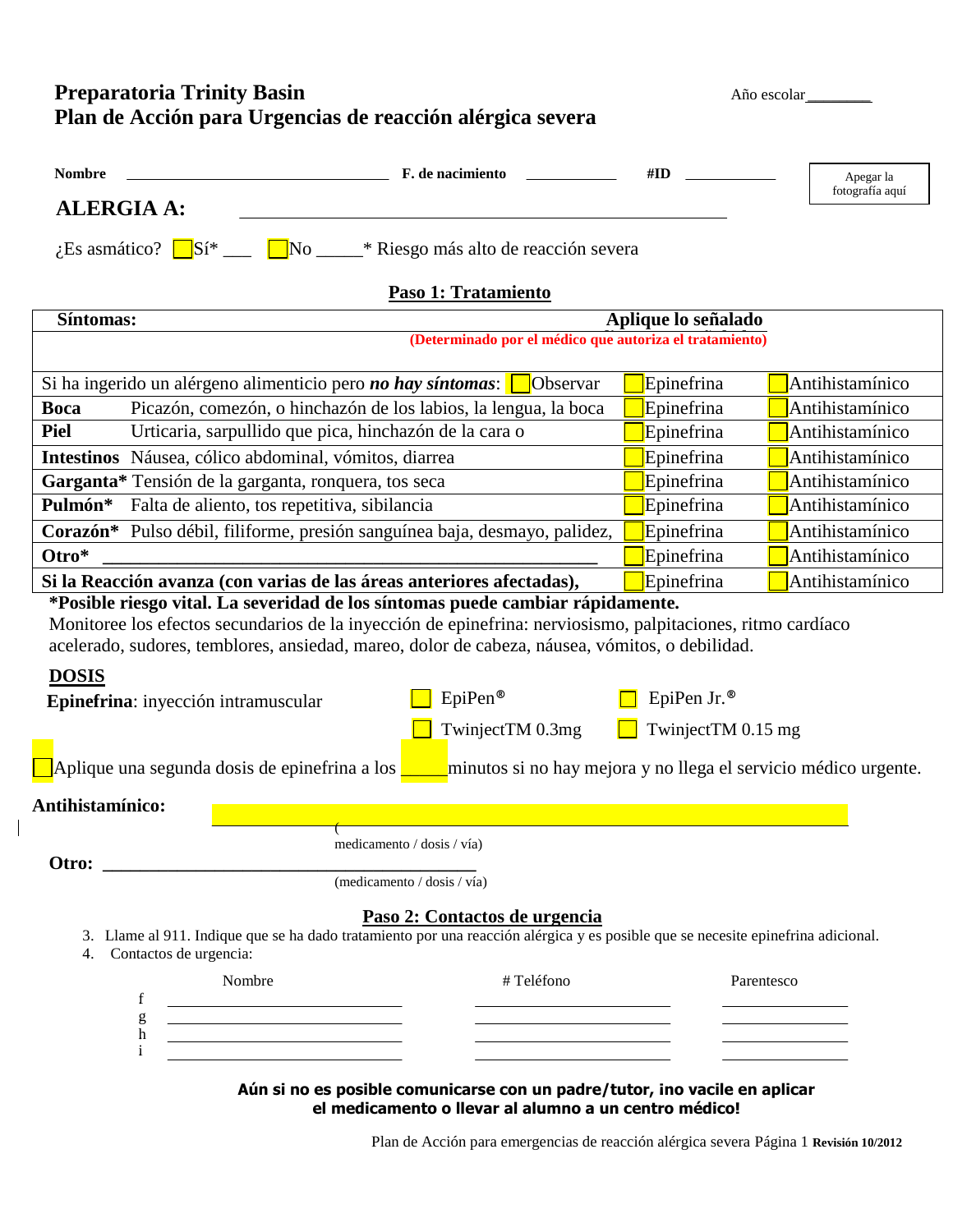## **Designación médica de medicamento de rescate**

He recetado un EpiPen/Twinject para el alumno en referencia, para uso según sea necesario. En reconocimiento de la posible necesidad de aplicar este medicamento mientras esté presente en la Escuela Preparatoria Trinity Basin, cuando podría no estar disponible un profesional médico entrenado, reconozco que es posible que se presenten circunstancias en que personal de asistencia no certificado (UAP), que ha sido capacitado por un profesional médico, incluyendo, entre otros, el personal de urgencias médicas, un doctor y/o enfermera acreditada, podría verse obligado a aplicar un EpiPen/Twinject al alumno mencionado.

**De acuerdo** / **En desacuerdo** (señale uno) **Iniciales del médico\_\_\_\_\_\_\_\_\_ Iniciales del padre \_\_\_\_\_\_\_\_\_\_\_**

### **Consentimiento del Médico para la Auto Aplicación del EpiPen/Twinject**

He explicado al alumno aquí nombrado la manera correcta de usar su EpiPen/Twinject. Es mi opinión profesional que **sí se debe**  */* **no se debe** (señale uno) permitir al alumno llevar y autoaplicarse el(los) medicamento(s) recetado(s) anterior(es), mientras esté en la propiedad escolar o en eventos relacionados con la escuela. **Iniciales del médico** 

| <b>Nombre del Doctor:</b> | Taláfor. |
|---------------------------|----------|
| <b>Firma del Doctor:</b>  | Fech     |

#### 

#### **Historial (Rellenado por el padre de familia o médico)**

Favor de describir las circunstancias bajo las cuales se enteró que su hijo tenía una alergia severa a la sustancia que se indica en la parte de adelante. (ejemplo: reacción después de la ingestión, una picadura o exposición al alérgeno, prueba de alérgenos en la piel, etc.) Describa la reacción de su hijo.

El alumno ¿alguna vez en el pasado ha sufrido una reacción con riesgo vital donde era necesario tratarlo en la sala de urgencia o admitirlo al hospital? ¿Qué tratamiento fue necesario en esa ocasión?

### 

### **Consentimiento del padre de familia para la Auto Aplicación del EpiPen/Twinject**

Yo, el padre/madre/tutor del alumno en referencia, **□ estoy de acuerdo** / **□ no estoy de acuerdo** (señale uno) con su doctor en permitir a mi hijo llevar su EpiPen/Twinject consigo. Si mi hijo lleva su propio EpiPen/Twinject, entiendo que la clínica escolar no tendrá su EpiPen/Twinject personal a menos que yo provea a la escuela uno adicional, por si acaso se olvida mi hijo el suyo. Entiendo que el auxiliar de la clínica escolar también evaluará el conocimiento y la capacidad de mi hijo de identificar las síntomas y auto administrar la epinefrina. **Iniciales del padre de familia\_\_\_\_\_\_\_**

## **Consentimiento del Padre de familia/Tutor para que Personal Auxiliar No Acreditado aplique el EpiPen/Twinject**

Yo **sí / no** (señale uno) autorizo al Distrito designar personal auxiliar no acreditado (UAP) que ha sido capacitado por un profesional médico, incluyendo pero sin limitarse a, personal médico de urgencia, un doctor médico y/o enfermera acreditada, para que administre a mi hijo su EpiPen/Twinject mientras esté presente en la Escuela Preparatoria Trinity Basin o en eventos relacionados (como paseos escolares o eventos deportivos), cuando podría no estar disponible un profesional médico entrenado. Entiendo que es posible que no se provea a mi alumno los servicios escolares relacionados a la salud sin mi consentimiento requerido, como se explica aquí. **Iniciales del padre de familia\_\_\_\_\_\_\_\_** 

### **Autorización del padre de familia/tutor para que el Personal Escolar Comunique los Datos Médicos**

*Autorizo a los representantes del Distrito, incluyendo los profesionales médicos y UAPs del Distrito, a compartir con el profesional médico o proveedor de salud identificado anteriormente, u obtener de dicha persona, los datos médicos de mi alumno a fin de planificar, implementar o aclarar las acciones necesarias en la administración de servicios escolares relacionados con la salud, que incluyen pero no se limitan a: atención de urgencia, cuidado para cualquier diagnóstico documentad, tratamiento médico según lo*